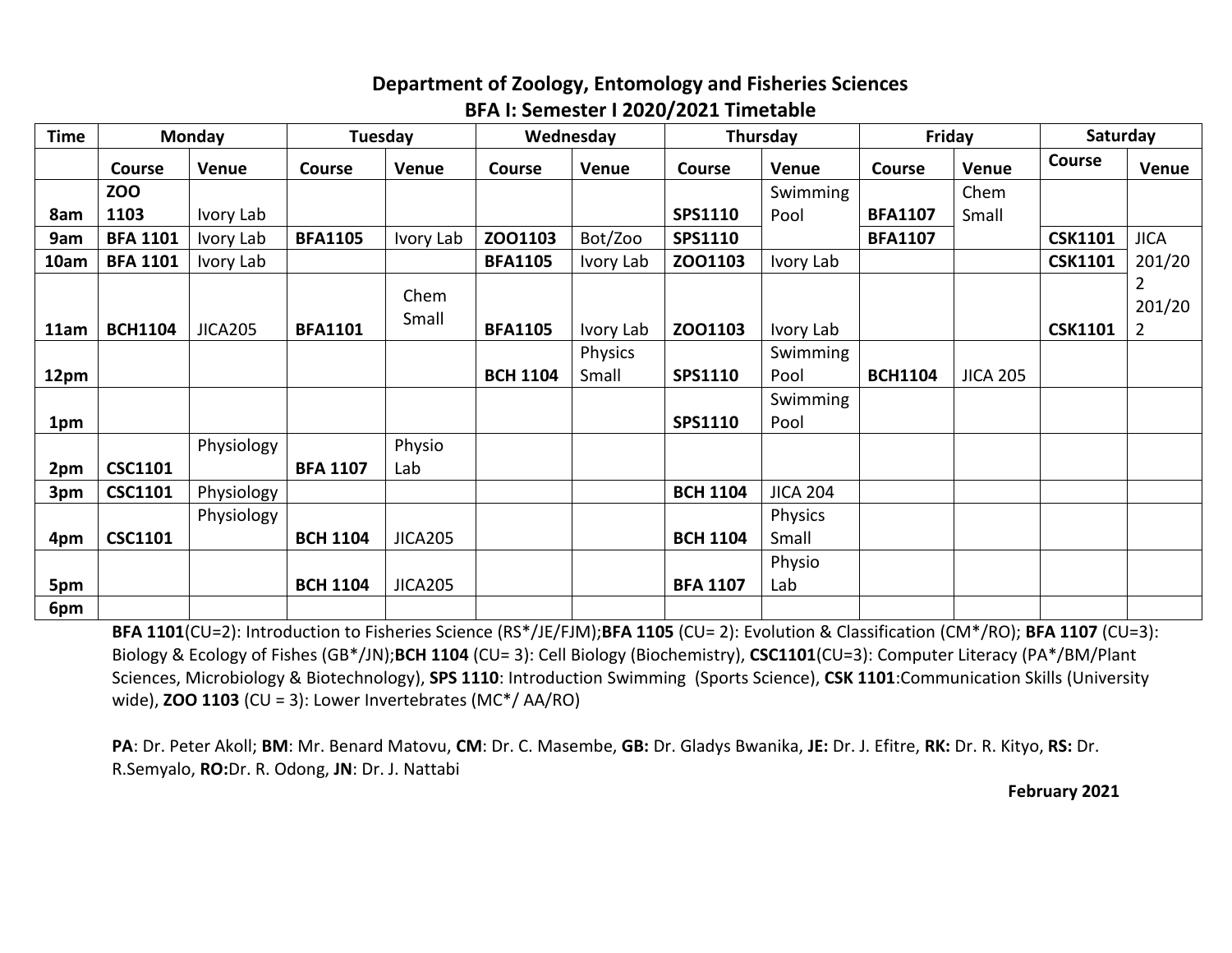## **Department of Zoology, Entomology and Fisheries Sciences BFA II: Semester I2020/2021 Timetable**

| <b>Time</b> | Monday          |            |                 | Tuesday  |                 | Wednesday    |                 | Thursday | Friday         |              | Sat         |            |
|-------------|-----------------|------------|-----------------|----------|-----------------|--------------|-----------------|----------|----------------|--------------|-------------|------------|
|             | <b>Course</b>   | Venue      | <b>Course</b>   | Venue    | <b>Course</b>   | <b>Venue</b> | <b>Course</b>   | Venue    | <b>Course</b>  | Venue        |             |            |
|             |                 |            |                 | Swimming |                 |              |                 |          | <b>BFA2105</b> | <b>Ivory</b> |             |            |
| 8am         |                 |            | <b>SPS2114</b>  | Pool     |                 |              | ZOO 2107        | Bot/Zoo  |                |              |             |            |
|             | <b>BFA 2107</b> |            |                 | Swimming |                 |              |                 |          | <b>BFA2105</b> | <b>Ivory</b> |             |            |
| 9am         |                 | Physiology | SPS2114         | Pool     |                 | Ivory Lab    | <b>BFA 2106</b> | Bot/Zoo  |                |              | <b>ONV</b>  |            |
| 10am        | <b>BFA 2106</b> | Physiology |                 |          | <b>BFA 2106</b> | Physiology   |                 |          |                |              | <b>2101</b> | Jical204/2 |
| 11am        |                 |            | <b>BFA 2102</b> | Bot/Zoo  | <b>BFA 2106</b> | Physiology   |                 |          | <b>BFA2107</b> | Physio       |             |            |
| 12pm        |                 |            | <b>BFA 2102</b> | Bot/Zoo  |                 |              | <b>BFA2105</b>  | Physio   | <b>BFA2107</b> | Physio       |             |            |
| 1pm         |                 |            |                 |          |                 |              |                 |          |                |              |             |            |
| 2pm         |                 |            |                 |          |                 |              |                 |          |                |              |             |            |
| 3pm         | <b>BFA 2102</b> | Physiology | <b>BFA 2107</b> | Bot/Zoo  |                 |              | <b>BFA 2102</b> | Physio   |                |              |             |            |
| 4pm         |                 |            | <b>BFA 2107</b> | Bot/Zoo  | ZOO 2107        | Physiology   |                 |          |                |              |             |            |
| 5pm         |                 |            |                 |          | ZOO 2107        | Physiology   |                 |          |                |              |             |            |
| 6pm         |                 |            |                 |          | ZOO 2107        | Physiology   |                 |          |                |              |             |            |

**BFA 2102** (CU=4): Aquaculture Systems (GB\*/JE), **BFA 2105** (CU=3): Population Genetics (CM\*), **BFA 2106** (CU=3): Introduction to Functional Anatomy (PA/RN\*); **BFA 2107** (CU=4): Fish Diseases (JJK\*/PA), **ZOO 2107**: Introduction to Molecular Biology (CM\*/JN), **SPS2114**: Water Safety (Sports Science), **UNV2101:** Development Studies

**GB**: Dr. Gladys Bwanika, **JJK**: Dr. J.J. Kisakye, **PA:** Dr. P. Akoll, **CM:** Dr. C. Masembe, **JN**: Dr. J. Nattabi, **RN**: Dr. R. Nalwanga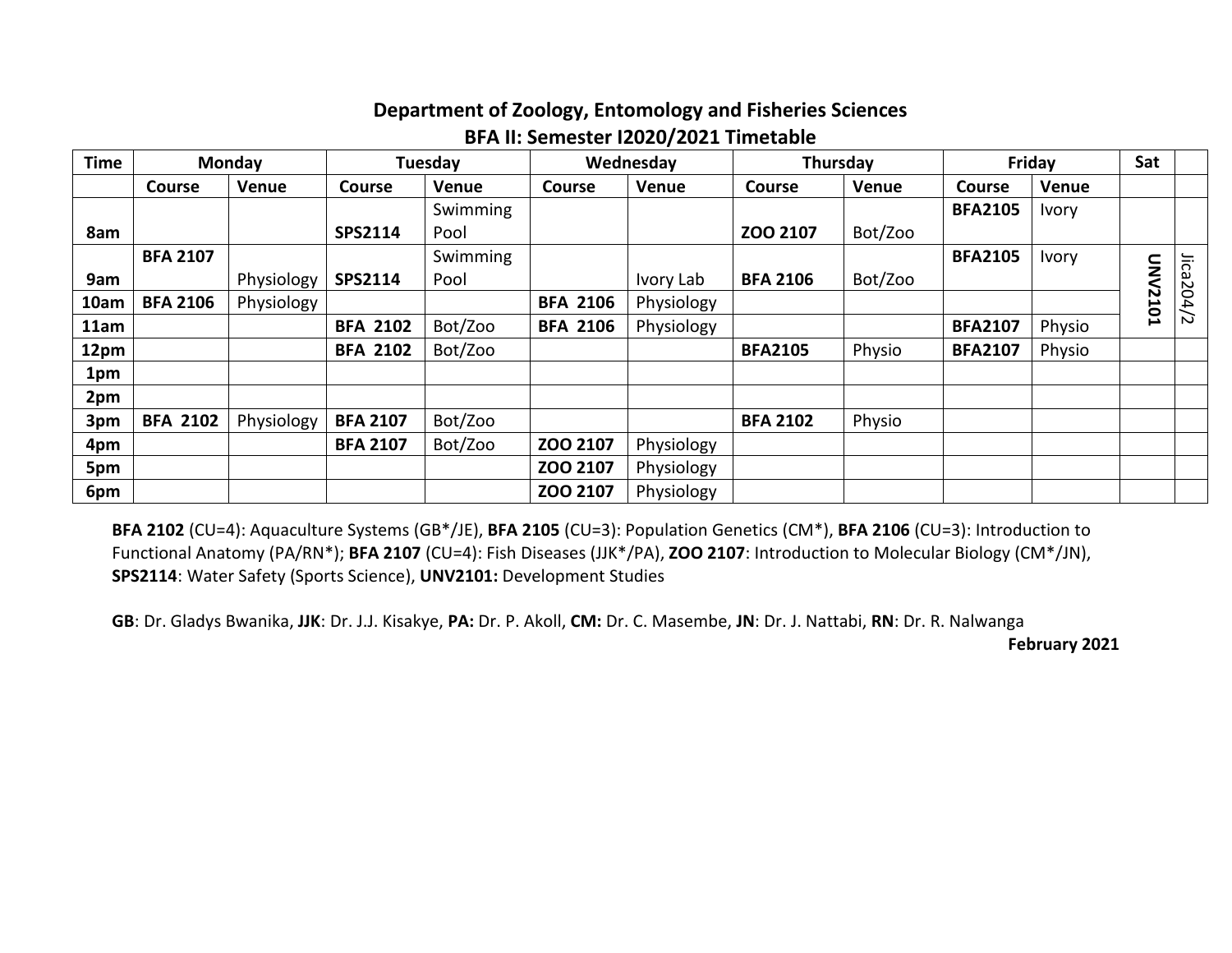## **Department of Zoology, Entomology and Fisheries Sciences BFA III: Semester I2020/2021 Timetable**

| <b>Time</b> | <b>Monday</b>   |            | Tuesday         |              | Wednesday      |                      | Thursday       |              | Friday          |                      |
|-------------|-----------------|------------|-----------------|--------------|----------------|----------------------|----------------|--------------|-----------------|----------------------|
|             | <b>Course</b>   | Venue      | <b>Course</b>   | <b>Venue</b> | <b>Course</b>  | Venue                | <b>Course</b>  | Venue        | <b>Course</b>   | Venue                |
| 8am         |                 |            |                 |              |                |                      | <b>BFA3109</b> | Ivory Lab    |                 |                      |
| 9am         | <b>BFA 3101</b> | Physiology | <b>BFA 3106</b> | Physiology   |                |                      |                |              | <b>BFA 3109</b> | <b>Physics Small</b> |
| 10am        | <b>BFA 3101</b> | Physiology | <b>BFA 3106</b> | Physiology   | <b>BFA3109</b> | Physiology           |                |              |                 |                      |
| 11am        |                 |            |                 |              | <b>BFA3109</b> | Physiology           |                |              | <b>BFA 3106</b> | Ivory Lab            |
| 12pm        | <b>BFA 3106</b> | Physiology |                 |              |                |                      | <b>BFA3101</b> | <b>Ivory</b> | <b>BFA 3106</b> | Ivory Lab            |
| 1pm         |                 |            |                 |              |                |                      |                |              |                 |                      |
| 2pm         | ZO03106         | Ivory Lab  | <b>BFA 3105</b> | Ivory Lab    | <b>BFA3106</b> | <b>Physics Small</b> | <b>BFA3105</b> | Ivory Lab    |                 |                      |
| 3pm         | ZO03106         | Ivory Lab  | <b>BFA 3105</b> | Ivory Lab    |                |                      | <b>BFA3105</b> | Ivory Lab    |                 |                      |
| 4pm         |                 |            |                 |              |                |                      |                |              |                 |                      |
| 5pm         |                 |            |                 |              |                |                      |                |              |                 |                      |

**BFA 3101** (CU=3): Fisheries & Aquaculture Extension (GKK\*/MC)*,***BFA 3105** (CU= 3):Design & Construction of Fishing Gear, (DS\*) **BFA 3106** (CU= 4): Fish Processing technology and quality assurance (FJM\*/RN/DS), **BFA 3109** (CU = 3): Aquaculture Engineering (GKK\*/DS), **ZOO 3106** (CU = 4): Research Methods & Dissertation (ES/RN\*/PAk)

**MC:** Dr Moses Chemurot, **ES:** Dr. E. Sande, **FJM:** Dr. F.J. Muyodi, **GB**: Dr. Gladys Bwanika, **GKK**: Dr. G. K. Kubiriza,**PA:**Dr. P. Akoll,**DS**: Mr. Drake Sempijja, **RN**: Dr. R. Nalwanga, **PAk**: Dr. P. Akite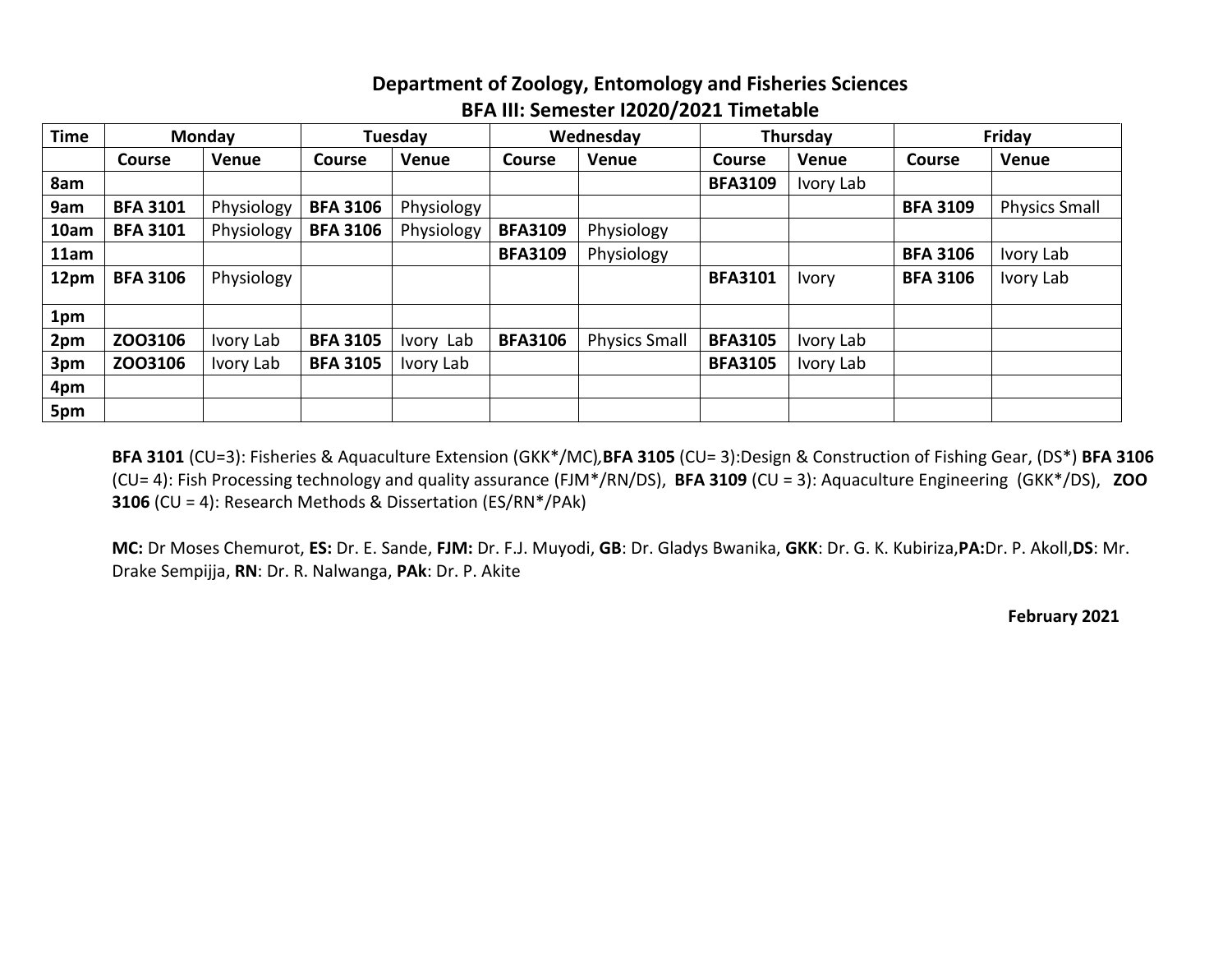#### **Department of Zoology, Entomology and Fisheries Sciences BSC I (Zoology): Semester I 2020/2021 Timetable**

| <b>Time</b> | Monday         |                 | Tuesday         |                 | Wednesday       |                  | Thursday       |                     | Friday             |                    | Saturday           |                 |
|-------------|----------------|-----------------|-----------------|-----------------|-----------------|------------------|----------------|---------------------|--------------------|--------------------|--------------------|-----------------|
|             |                |                 |                 |                 |                 |                  |                |                     |                    |                    |                    |                 |
|             | <b>Course</b>  | Venue           | Course          | Venue           | Course          | Venue            | <b>Course</b>  | Venue               | <b>Course</b>      | <b>Venue</b>       | <b>Course</b>      | Venue           |
| 8am         | ZOO 1103       | Ivory Lab       |                 |                 |                 |                  |                |                     |                    |                    |                    |                 |
| 9am         |                |                 |                 |                 | ZO01103         | Bot/Zoo          |                |                     |                    |                    |                    |                 |
| 10am        |                |                 |                 |                 |                 |                  | ZO01103        | <b>Ivory</b><br>Lab |                    |                    | CSK<br><b>1101</b> | JICA<br>201/202 |
| 11am        | <b>BCH1104</b> | <b>JICA 205</b> |                 |                 |                 |                  | ZO01103        | <b>Ivory</b><br>Lab |                    |                    |                    |                 |
| 12pm        |                |                 |                 |                 | <b>BCH 1104</b> | Physics<br>Small |                |                     | <b>BCH</b><br>1104 | <b>JICA</b><br>205 |                    |                 |
| 1pm         |                |                 |                 |                 |                 |                  |                |                     |                    |                    |                    |                 |
| 2pm         | <b>CSC1101</b> | Physiology      |                 |                 |                 |                  |                |                     |                    |                    |                    |                 |
| 3pm         | <b>CSC1101</b> | Physiology      | ZOO 1103        | Hydro Lab       |                 |                  | <b>BCH1104</b> | <b>JICA</b><br>204  | <b>ZOO</b><br>1103 | <b>JICA</b><br>204 |                    |                 |
| 4pm         | <b>CSC1101</b> | Physiology      | <b>BCH 1104</b> | <b>JICA 205</b> |                 |                  | <b>BCH1104</b> | Physics<br>Small    |                    |                    |                    |                 |
| 5pm         |                |                 | <b>BCH 1104</b> | <b>JICA 205</b> |                 |                  |                |                     |                    |                    |                    |                 |
| 6pm         |                |                 | <b>BCH 1104</b> | <b>JICA 205</b> |                 |                  |                |                     |                    |                    |                    |                 |
|             |                |                 |                 |                 |                 |                  |                |                     |                    |                    |                    |                 |

**ZOO 1103** (CU = 3): Lower Invertebrates (MC\*/ AA/RO); **BCH 1101** (CU= 3): Cell Biology (Biochemistry), **CSC1101** (CU=3): Computer Literacy (PA\*/BM/Plant Sciences, Microbiology & Biotechnology), **CSK 1101**:Communication Skills (University wide)

**PA**: Dr. Peter Akoll; **BM**: Mr. Benard Matovu,**AA:** Dr. Anne Akol, **PA:** Dr. P. Akoll, **RO:**Dr. R. Odong,**MC**=Dr. M. Chemurot, **BCH 1104**: Cell Biology (Biochemistry)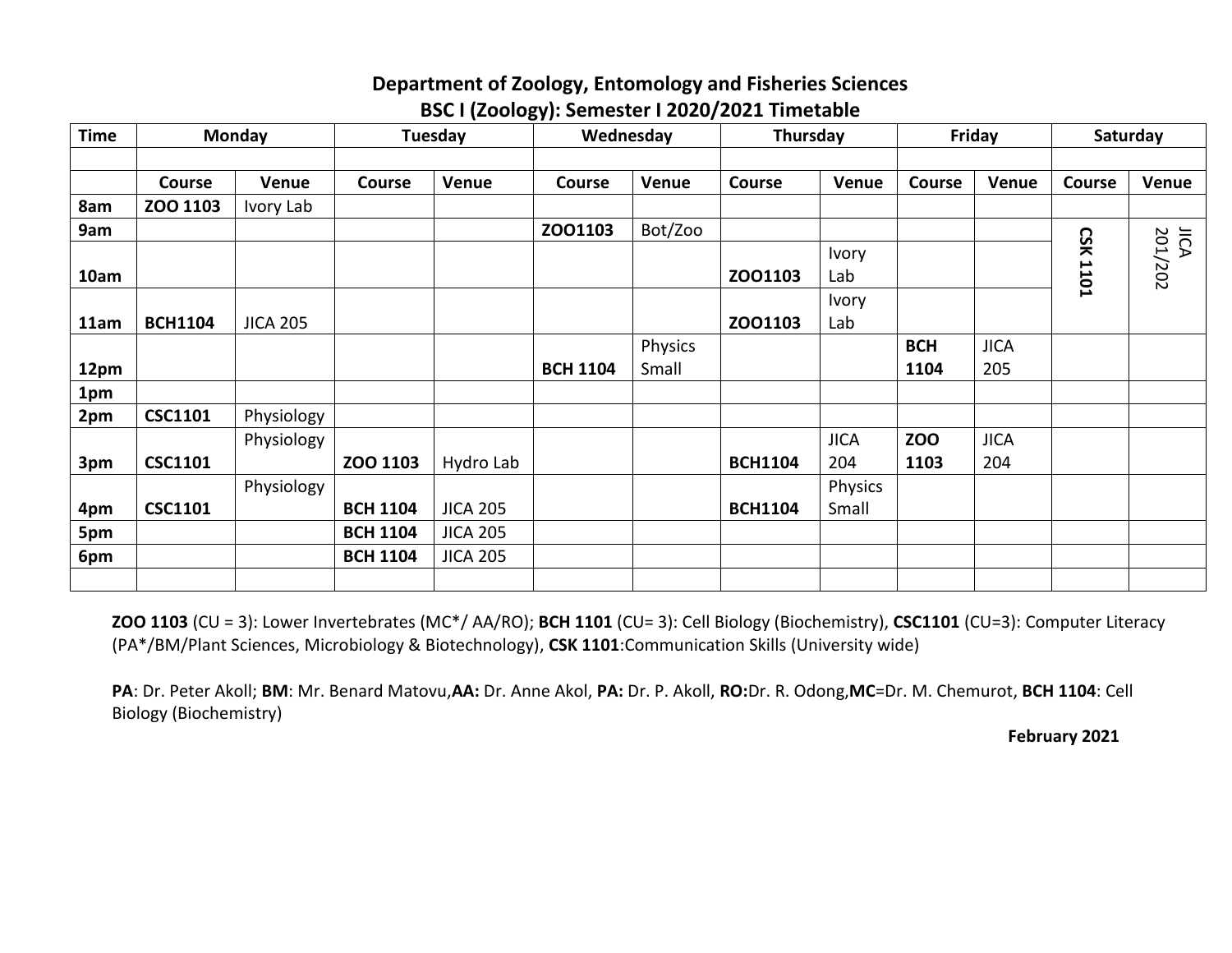### **Department of Zoology, Entomology and Fisheries Sciences BSC II (Zoology): Semester I 2020/2021 Timetable**

| <b>Time</b> | <b>Monday</b> |         | Tuesday       |              |               | Wednesday    |         | Thursday |               | Friday     | Saturday       |             |
|-------------|---------------|---------|---------------|--------------|---------------|--------------|---------|----------|---------------|------------|----------------|-------------|
|             | <b>Course</b> | Venue   | <b>Course</b> | <b>Venue</b> | <b>Course</b> | Venue        | Course  | Venue    | <b>Course</b> | Venue      | <b>Course</b>  |             |
| 8am         |               |         |               |              | ZOO 2106      | Bot/Zoo      | ZO02107 | Bot/Zoo  | ZO02108       | Physiology |                |             |
| 9am         |               |         |               |              |               |              |         |          | ZO02108       | Physiology | <b>UNV2101</b> |             |
| 10am        |               |         | ZOO 2108      | Bot/Zoo      |               |              |         |          |               |            | <b>UNV2101</b> | Jica20<br>Б |
| 11am        |               |         | ZOO 2105      | Physiology   |               |              |         |          |               |            | <b>UNV2101</b> |             |
| 12pm        |               |         | ZOO 2105      | Physiology   |               |              | ZO02108 | Bot/Zoo  |               |            |                |             |
| 1pm         |               |         |               |              |               |              |         |          |               |            |                |             |
| 2pm         | ZOO 2105      | Bot/Zoo |               |              |               |              |         |          |               |            |                |             |
| 3pm         |               |         |               |              |               |              |         |          | ZO02106       | Ivory Lab  |                |             |
| 4pm         | ZOO 2106      | Bot/Zoo |               |              | ZOO 2107      | <b>Ivory</b> |         |          | ZO02106       | Ivory Lab  |                |             |
| 5pm         |               |         |               |              | ZOO 2107      | <b>Ivory</b> |         |          |               |            |                |             |
| 6pm         |               |         |               |              | ZOO 2107      | <b>Ivory</b> |         |          |               |            |                |             |

**ZOO 2105** (CU=3): Introduction to Entomology (AA\*/PAk), **ZOO 2106** (CU = 4): Structure & Function of Vertebrates (ES/GB\*/ M), **ZOO 2107**  (CU = 3): Introduction to Molecular Biology (CM\*/JN), **ZOO2108** (CU = 3): Reproduction & Developmental Biology (DB/ JJK\*/JN), **UNV1101:** Introduction to Developmental Studies

**AA:** Dr. Anne Akol, **CM:**Dr. C. Masembe, **BM:**Mr. Benard Matovu, **ES:** Dr. E. Sande, **GB:** Dr. G. Bwanika, **JJK: Dr**. J.J. Kisakye, JN: Dr. J. Nattabi, **PAk**: Dr. P. Akite